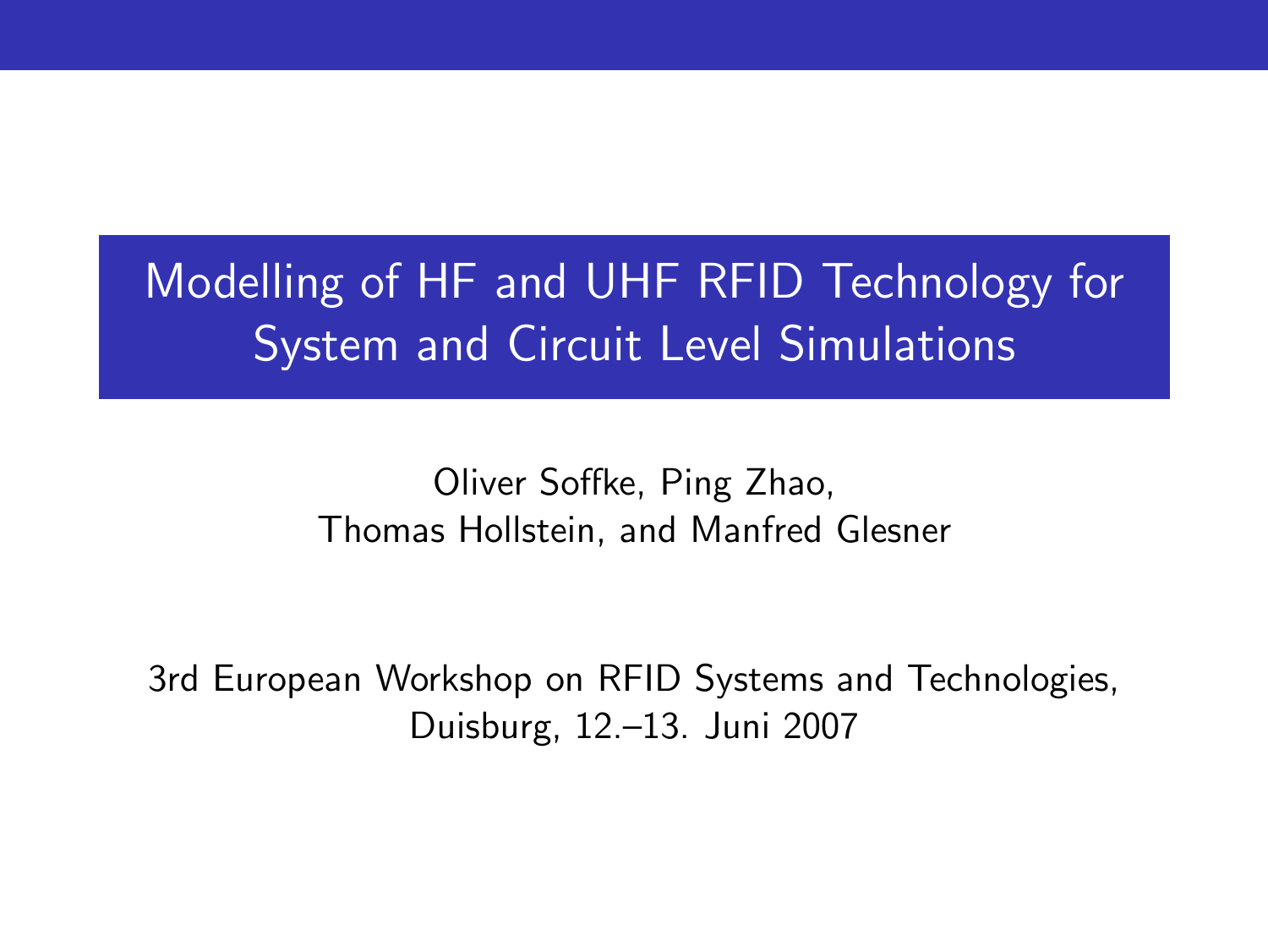## **Outline**

- 1 [Background and Methodology](#page-2-0)
- 2 [Scattering Matrices and S-Parameters](#page-3-0)
- 3 [Integration into Cadence Spectre](#page-4-0)
- 4 [Channel Modelling](#page-8-0)
	- **[HF-Channel](#page-8-0)**
	- [UHF-Channel](#page-9-0)
- 5 [HF-Systems](#page-10-0)
	- **[Maximise Power at Tag](#page-10-0)**
	- **A** Simplified Model
- 6 [Complete System](#page-14-0)
	- **HF** System
	- **UHF** System

## **[Summary](#page-22-0)**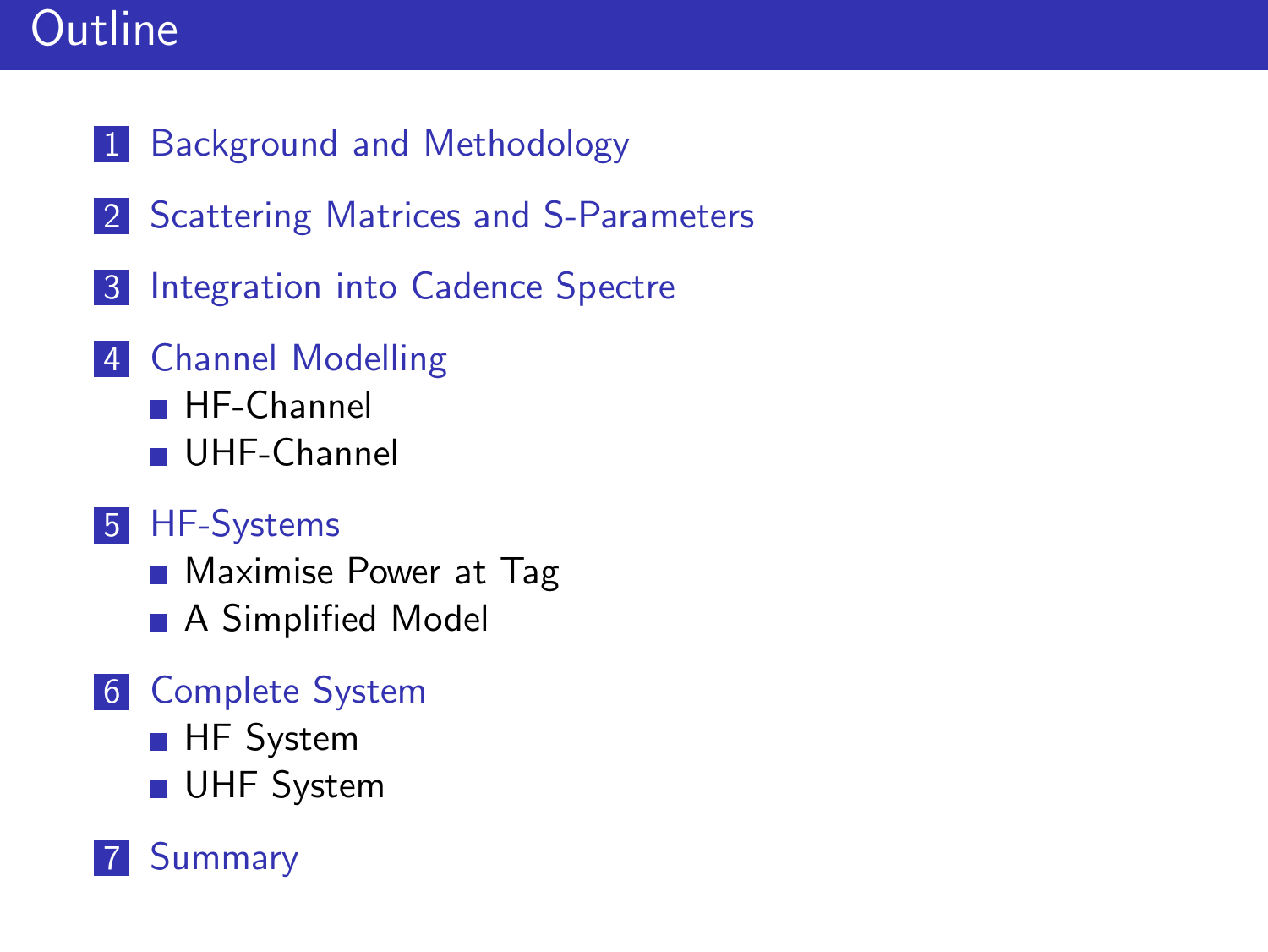## Background and Methodology

- Simulation of RFID-tags within complete system
	- Analysis of system behaviour
	- Stepwise model refinement down to transistor level
- S-parameter models for circuit simulators
- **Implementation with Verilog-A** 
	- Verilog-like syntax
	- **Enables modelling of analog quantities**
	- $\blacksquare$  Verilog + Verilog-A = Verilog-AMS
- Extension of Verilog-A to wave domain
	- Incident wave a
	- Reflected/transmitted wave b
- Switch from  $a/b$  to  $V/I$ -plane everywhere in model possible
- **Modelling is performed in the appropriate domain**
- Wave domain
	- UHF-channel Wave guide circulators, directional coupler, ...
- <span id="page-2-0"></span> $V/I$ -domain
	- HF-channel, LC-matching networks, circuits, . . .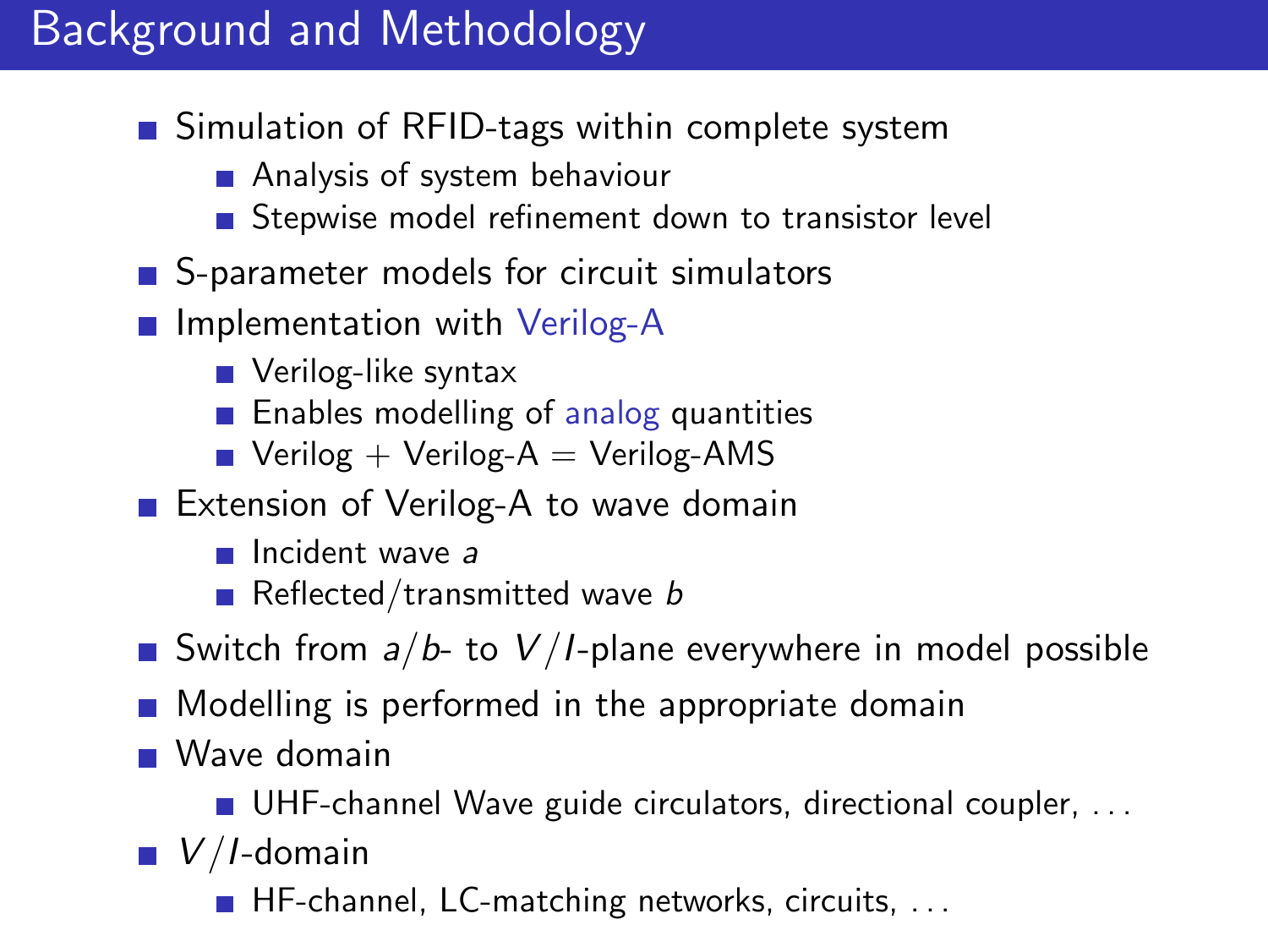## Brief Review: Scattering Matrix/S-Parameters

Mathematical: Linear transform from voltage and current to incident and reflected wave:

$$
V = V_i + V_r
$$
  

$$
IZ_0 = V_i - V_r
$$



Can be seen as: A wave  $V_i$  propagates along a transmission line with a characteristic impedance of  $Z_0$ towards the port, and a wave  $V_r$ travels away from the port.

The classical two port equations relate the voltages and currents at the ports to each other  $(Z-, Y-, H-$  or  $G$ -Matrix).

<span id="page-3-0"></span>The scattering matrix relates the incident and reflected waves at the ports to each other:

$$
\begin{pmatrix} b_1 \\ b_2 \end{pmatrix} = \begin{pmatrix} S_{11} & S_{12} \\ S_{21} & S_{22} \end{pmatrix} \begin{pmatrix} a_1 \\ a_2 \end{pmatrix}
$$
 mit  $a = \frac{V_i}{\sqrt{Z_0}}$ ,  $b = \frac{V_r}{\sqrt{Z_0}}$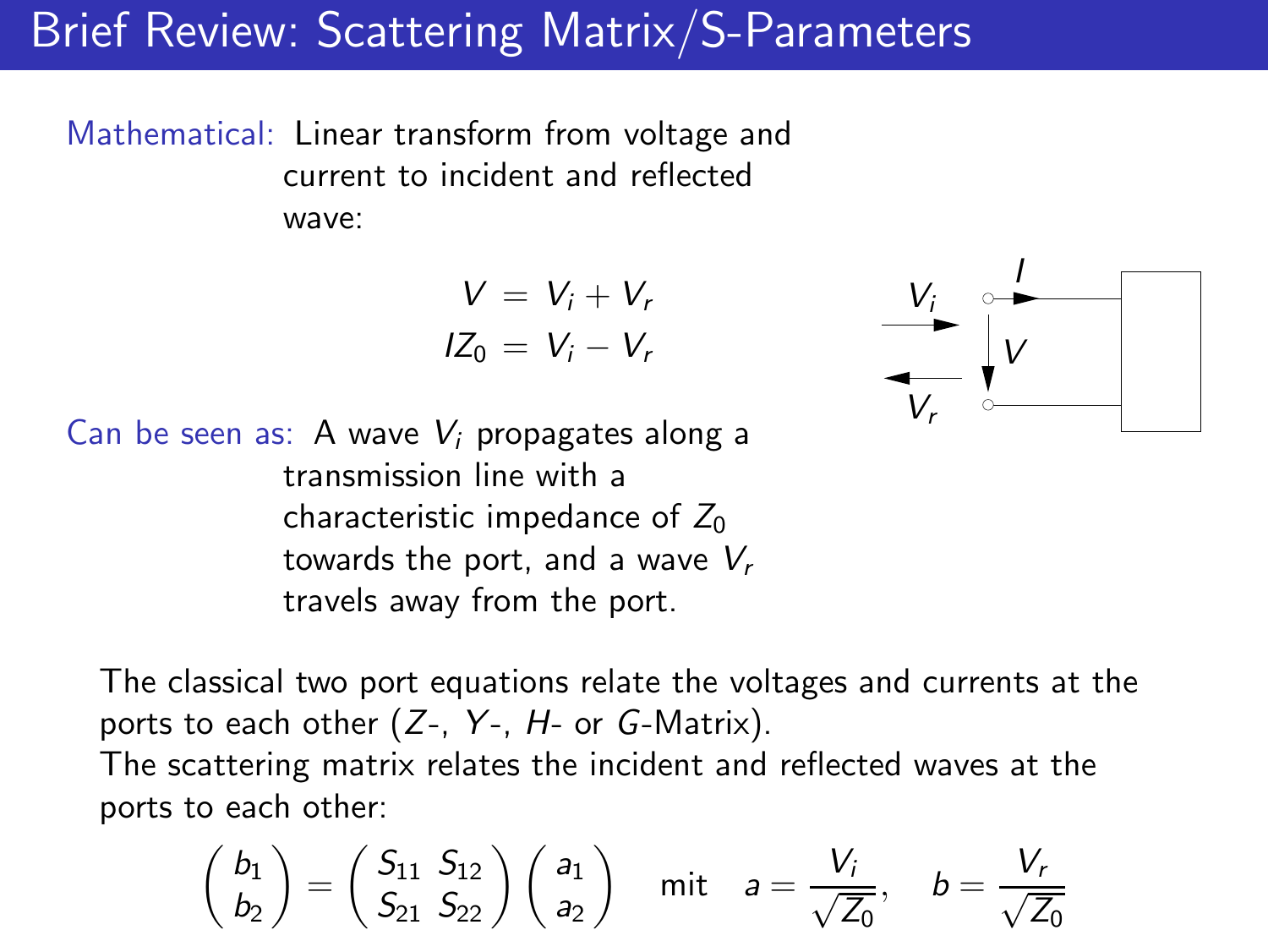# Scattering Matrices and S-Parameters in Verilog-A (I)

- Verilog-A enables multidisziplinary simulations Example: Mechanically loaded electrical engine and corresponding control electronics
- There are Nodes which are related to Disciplines
- For each Discipline a certain quantity is modelled as flow and a related quantity is modelled as potential

| Lauripics.   |          |           |
|--------------|----------|-----------|
| Discipline   | Flow     | Potential |
| elektrical   | Current  | Voltage   |
| Kinematics   | Force    | Position  |
| rotational   | Torque   | Angle     |
| <b>Waves</b> | incident | reflected |

## <span id="page-4-0"></span>■ The discipline "Waves" has been added

Examples: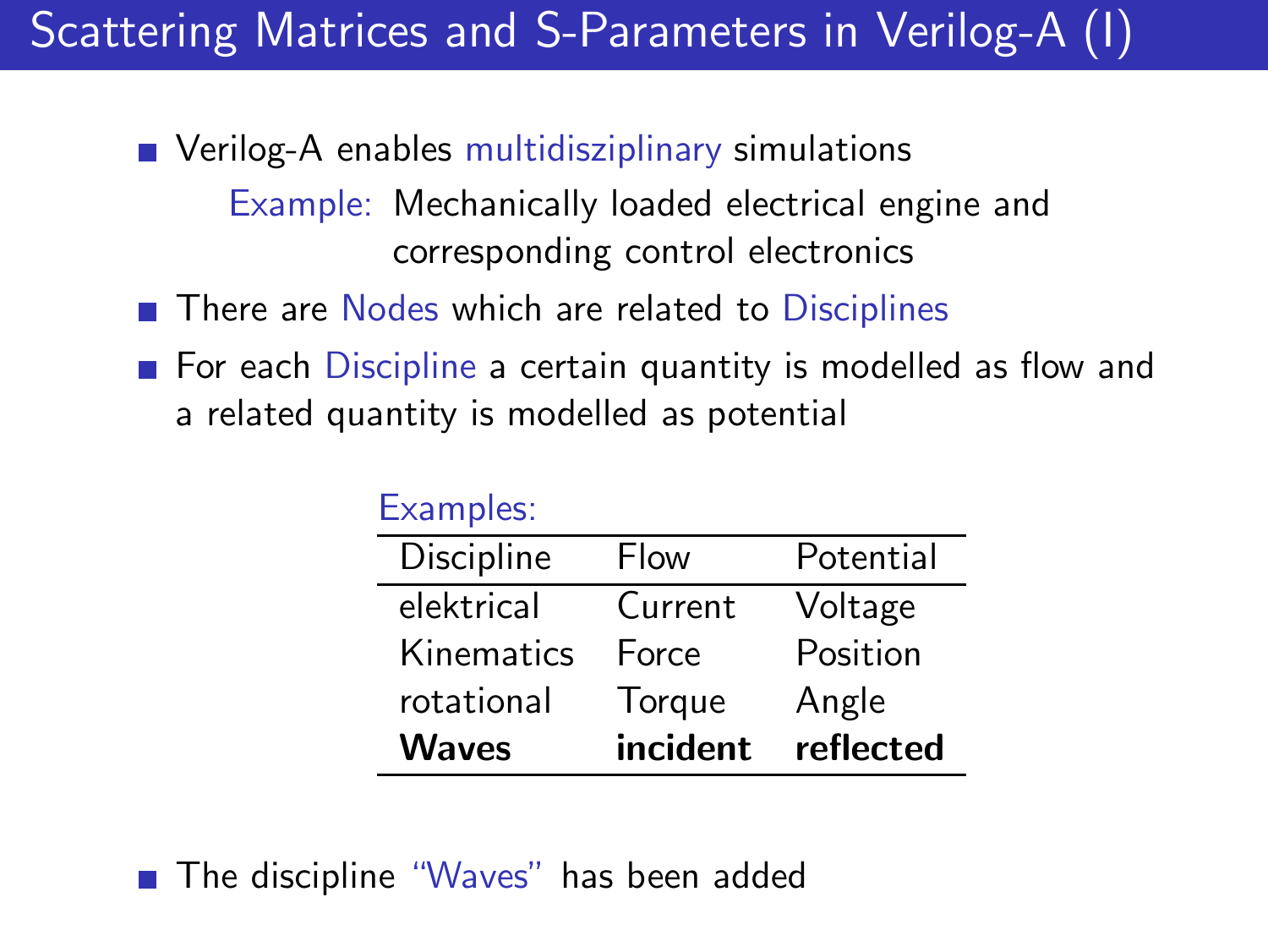# Scattering Matrices and S-Parameters in Verilog-A (II)

### **Definition of wave quantities**

- Flow: Incident wave
- Potential: Reflected wave

#### mydisciplines.vams

```
nature IncidentWave
units = "V/sqrt(Ohm)";
access = A:
endnature
```

```
nature ReflectedWave
units = "V/sqrt(Ohm)";
access = B;
endnature
```
discipline waves potential ReflectedWave; flow IncidentWave; enddiscipline



- Converter from  $V/I$  to  $a/b$
- **Potential or flow can be assigned** to a branch:

$$
b = \frac{V + Z_0 \cdot I}{2\sqrt{Z_0}}
$$

$$
V = 2\sqrt{Z_0} \cdot a + Z_0 \cdot I
$$

■ Two controlled potential sources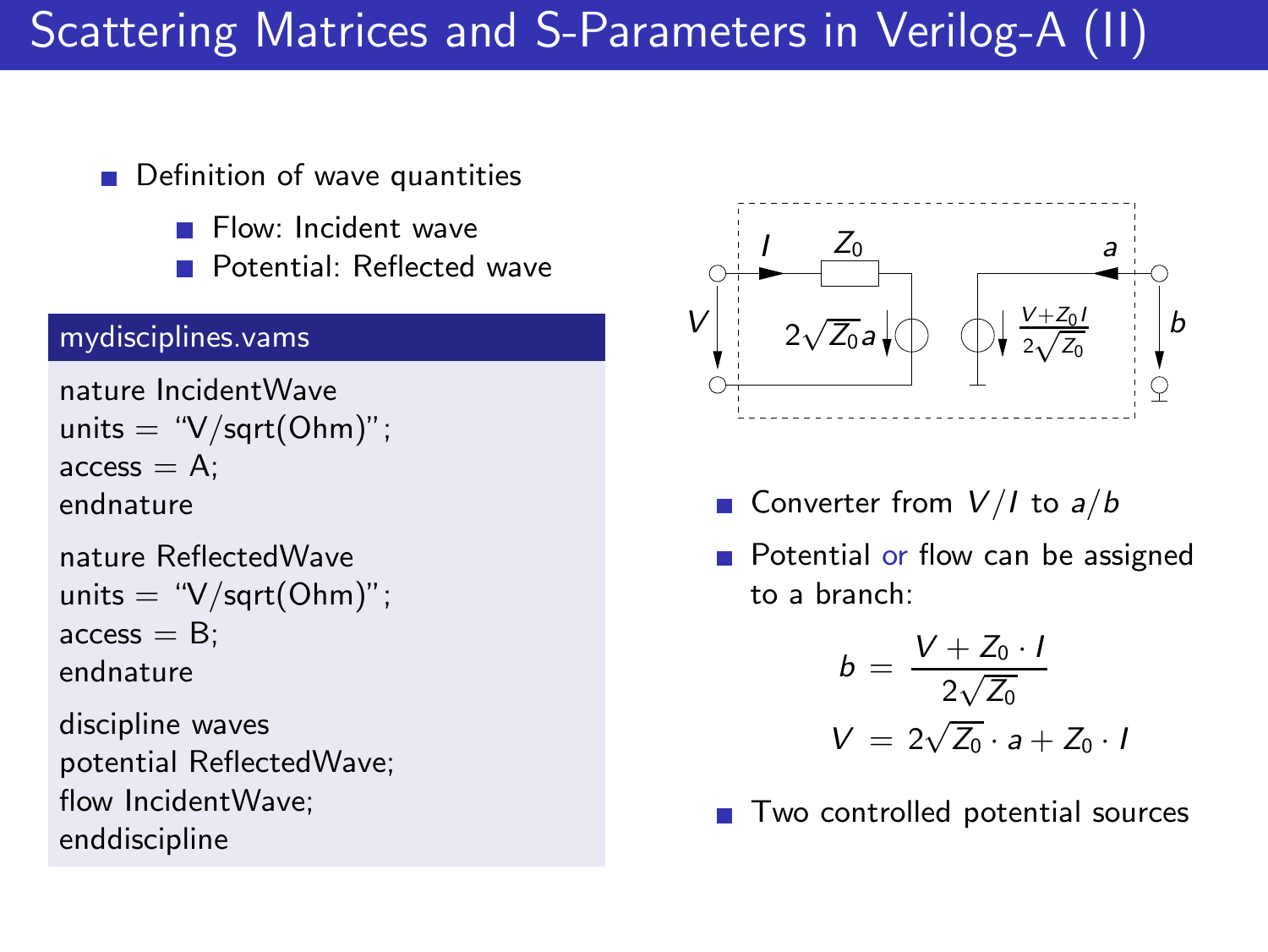## Flow-Potential-Converter

- Reflected/transmitted wave of module A represents incident wave of module B und vice versa
- This cannot be accomplished by simple connections
- A special "connection module" is required
	- $\rightarrow$  Flow-Potential-Converter

#### Flow-Potential-Converter

module FPX (W1, W2); waves W1, W2; branch (W1) W1port; branch (W2) W2port; analog begin  $A(W1port) < + -B(W2port);$  $A(W2port) < + -B(W1port);$ end endmodule

- Maps reflected/transmitted wave of module A to incident wave of module B
- Consists of two controlled flow sources
- Connection with the controlled potential sources of the "normal" modules does not cause any problems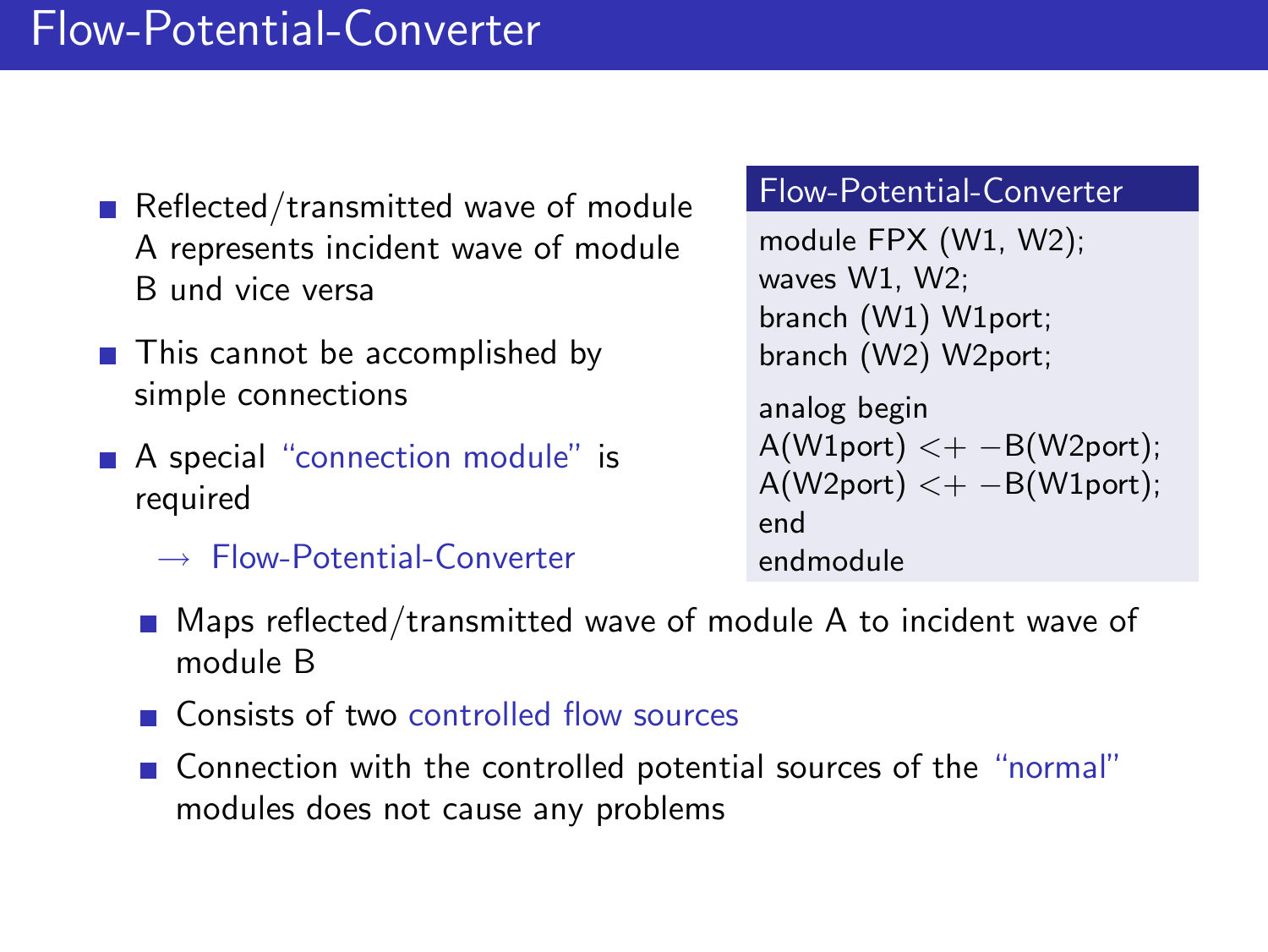$\blacksquare$  The model itself is described the following way (in case of a two port):

$$
b_1 = S_{11}a_1 + S_{12}a_2
$$
  

$$
b_2 = S_{21}a_1 + S_{22}a_2
$$

■ This can directly be implemented in Verilog-A:

Scattering Matrix Implementation

. . .  $B(W1Port) < +$  laplace\_nd(A(W1Port), Num11, Denom11);  $B(W1Port) < +$  laplace\_nd(A(W2Port), Num12, Denom12);  $B(W2Port) < +$  laplace\_nd( $A(W1Port)$ , Num21, Denom21);  $B(W2Port) < +$  laplace\_nd( $A(W2Port)$ , Num22, Denom22);

 $\blacksquare$  Can be easily extended to N-ports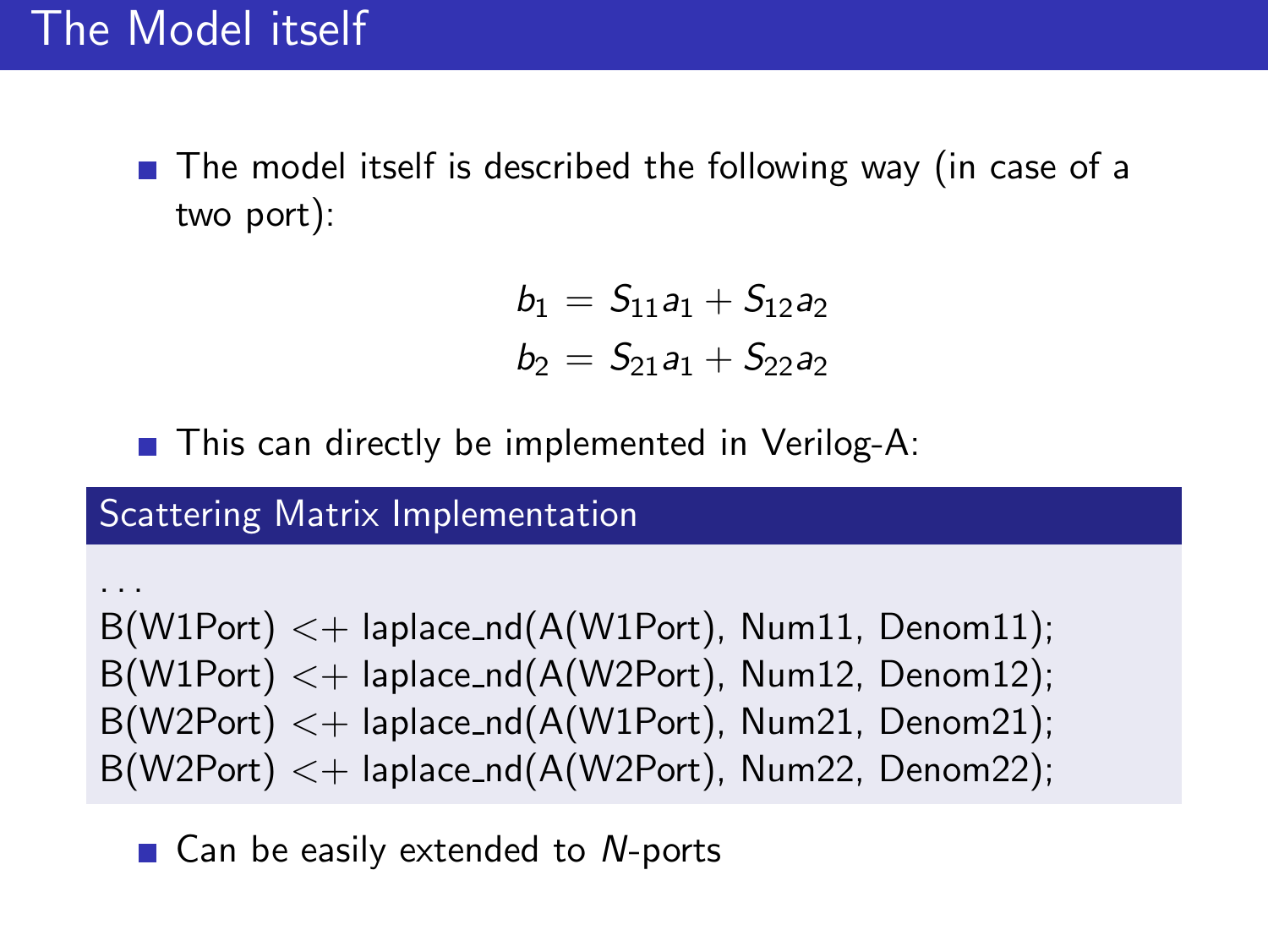## HF-Channel



## **HF-Channel**

```
module MutInd (P1, P2, S1, S2);
electrical P1, P2, S1, S2;
branch (P1, P2) Primary;
branch (S1, S2) Secondary;
. . .
analog begin
   V(Primary) < + Lp*ddt(I(Primary)); // Self inductanceV(Primary) < + M*ddt(I(Secondary)); // Mutual inductance
   V(Primary) < + Rp*I(Primary); // Wire resistance
   V(Secondary) < + Ls*ddt(I(Secondary)); // Self inductance
   V(Secondary) < + M*ddt(I(Primary)); // Mutual inductance
   V(Secondary) < + Rs*I(Secondary); // Wire resistance
end
```
<span id="page-8-0"></span>endmodule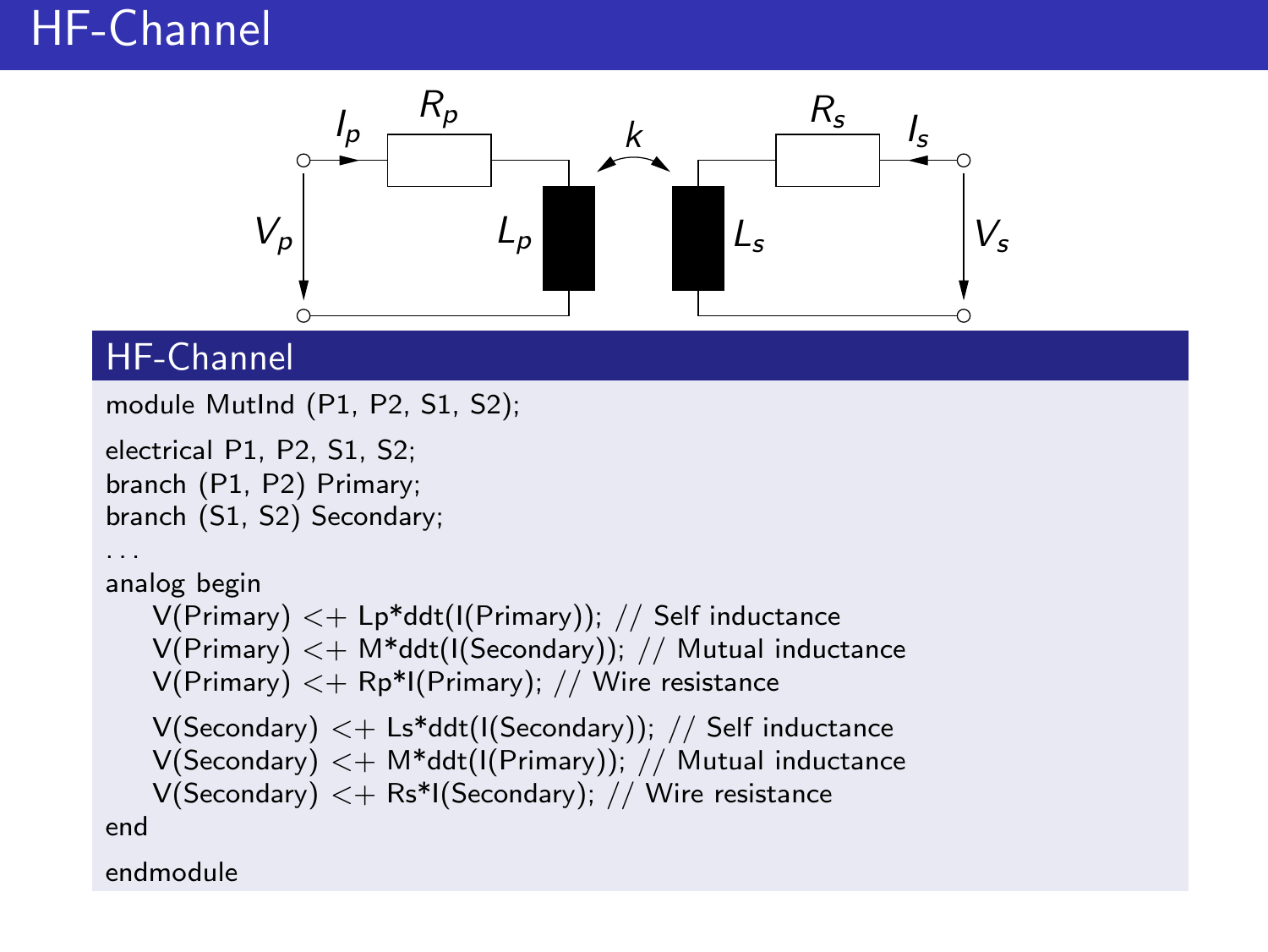## UHF-Channel

```
module channel(w1,w2,w3);
wave w1,w2,w3;
. . .
analog begin
   aF = -147.6 + 20*log(distance) + 20*log(freq) - 10*log(GT) - 10*log(GR);s = pow(10, (-aF/20));B(wreader) \lt + s^*A(wtransponder) + A(wnoise);
   B(wtransport) < + s*A(wreader) + A(wnoise);end
endmodule
module Wavedelay(win,wout);
wave win,wout;
. . .
analog begin
    . . .
   B(wout) < + absdelay(A(win),td);
   B(win) < + absdelay(A(wout),td);
end
endmodule
                                                Attenuation Delay
                                                    e^{-\alpha R} \rightarrow e^{-\alpha R}e^{-jkR}
```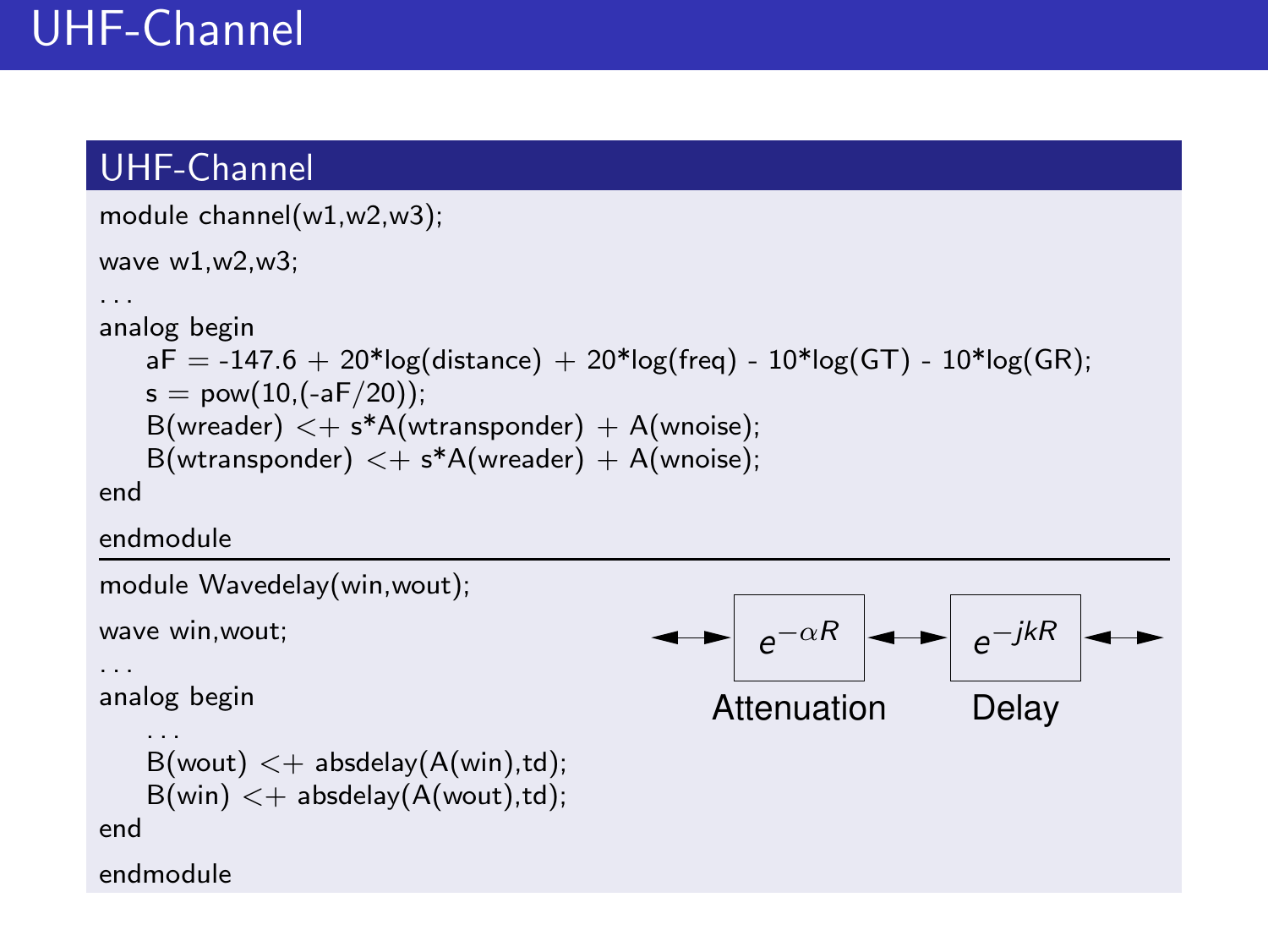HF-Systems: Maximise Power at Tag (I)



#### Available Power at Tag

$$
P_{t} = \frac{|V_{t}|^{2}}{4 \cdot \Re\{Z_{t}\}} = P_{s} \cdot \frac{R_{s}\omega^{2}k^{2}L_{1}L_{2}}{R_{2}((R_{s}+R_{1})^{2}+(X_{s}+\omega L_{1})^{2})+\omega^{2}k^{2}L_{1}L_{2}(R_{s}+R_{1})}
$$

 $P_s$ : Maximum available power from interrogator

How to design the matching network of the reader antenne in order to maximise  $P_t$ ?

<span id="page-10-0"></span>
$$
\frac{\partial P_t}{\partial R_s} = \frac{\partial P_t}{\partial X_s} = 0 \qquad \Rightarrow \qquad
$$

#### Ideal source impedance for given  $P_s$

$$
R_{s,opt} = \sqrt{R_1^2 + \omega^2 k^2 L_1 L_2 \frac{R_1}{R_2}}
$$
  

$$
X_{s,opt} = -\omega L_1
$$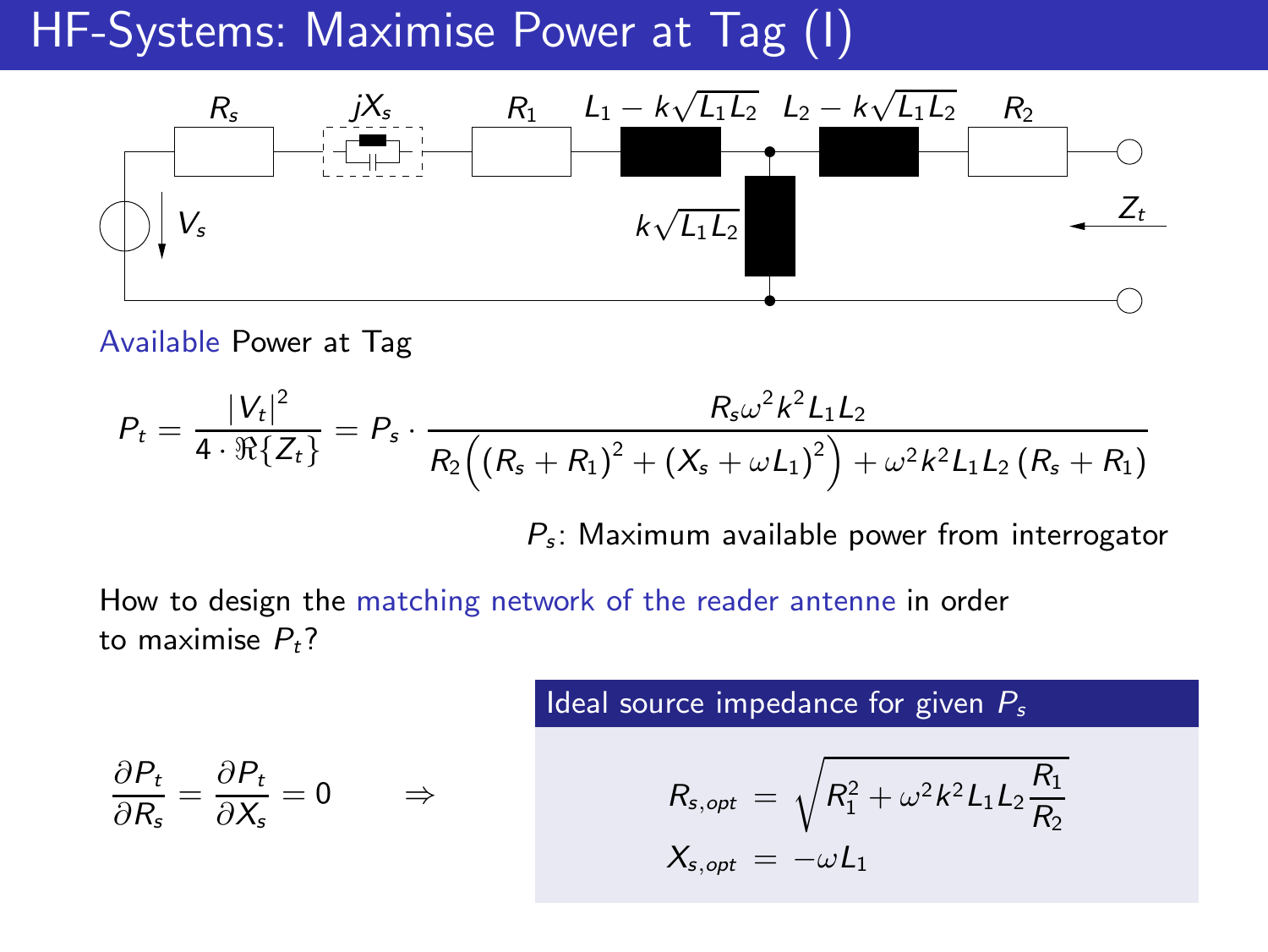## HF-Systems: Maximise Power at Tag (II)

With optimally matched Interrogator:

$$
Z_t^* = R_2 + \frac{\omega^2 k^2 L_1 L_2}{R_1 + \sqrt{R_1^2 + \omega^2 k^2 L_1 L_2 \frac{R_1}{R_2}}} - j\omega L_2
$$

This is the impedance which the tag has to exhibit in order to transfer maximal power to it

Generally, the coupling  $k$  is not known a priori. Nevertheless, for weak coupling

$$
Z_t^* \approx R_2 - j\omega L_2
$$

can be assumed.

Correspondingly, the ideal source impedansce can be approximated by

$$
Z_{s,opt} \approx R_1 - j\omega L_1.
$$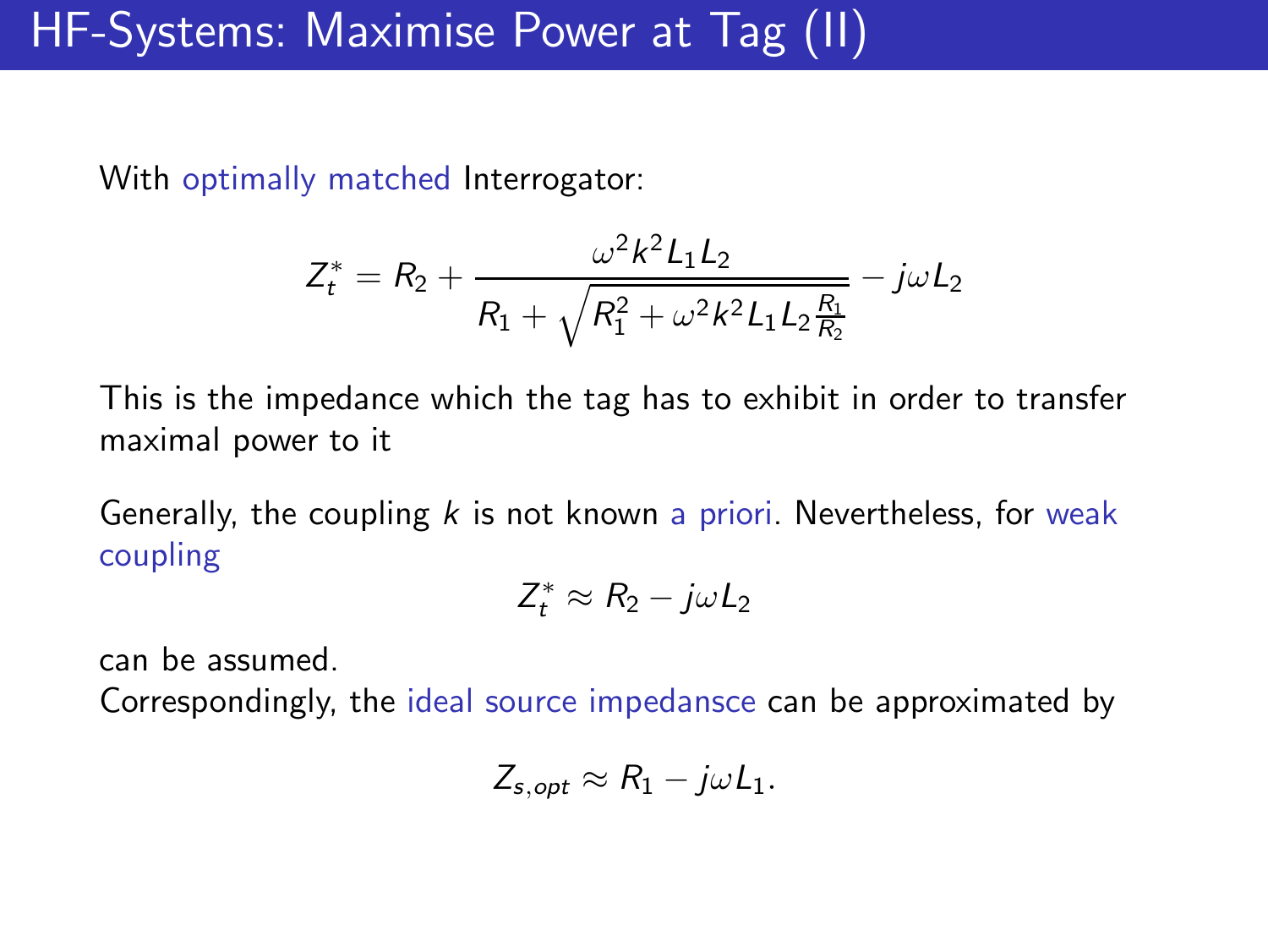## Comparison: Opt. Solution vs. Other Cases

Driver 5 V, 3 Ω, 13.56 MHz;  $Q = 20$ ;  $R_2 = 4 \Omega$ ;  $L_1 = L_2 = 2 \mu$ H; Voltage at  $R_1$  (V):

| <u>_</u> |              |             |             |             |             |
|----------|--------------|-------------|-------------|-------------|-------------|
|          | $k = 10.0\%$ | $k = 5.0\%$ | $k = 1.0\%$ | $k = 0.5\%$ | $k = 0.1\%$ |
|          | 32.61        | 24.06       | 6.53        | 3.31        | 0.67        |
| 2)       | 29.05        | 23.18       | 6.52        | 3.31        | 0.67        |
| 3)       | 29.05        | 23.18       | 6.52        | 3.31        | 0.67        |
| 4)       | 21.28        | 21.73       | 6.52        | 3.31        | 0.67        |
| 5)       | 30.46        | 19.37       | 4.32        | 2.17        | 0.43        |
| 6        | 28.6         | 19.24       | 4.32        | 2.17        | 0.43        |

 $R_l = 10 \text{ k}\Omega$ 

 $R_L = 1 \text{ k}\Omega$ 

|    | $k = 10.0\%$ | $k = 5.0\%$ | $k = 1.0\%$ | $k = 0.5\%$ | $k = 0.1\%$ |
|----|--------------|-------------|-------------|-------------|-------------|
|    | 103.12       | 76.07       | 20.63       | 10.48       | 2.11        |
| 2) | 91.85        | 73.3        | 20.63       | 10.48       | 2.11        |
| 3  | 91.85        | 73.3        | 20.63       | 10.48       | 2.11        |
| 4. | 67.3         | 68.73       | 20.63       | 10.48       | 2.11        |
| 5) | 85.35        | 69.57       | 20.3        | 10.33       | 2.08        |
| 6  | 59.96        | 64.3        | 20.3        | 10.33       | 2.08        |

1) Opt. Solution

2) Tag matched to  $R_2 + j\omega L_2$ , Interrogatori $i\frac{1}{2}$  perfectly matched

3) Interrogator matched to  $R_1 + j\omega L_1$ , Tag perfectly matched 4) Interrogator matched to  $R_1 + j\omega L_1$ . Tag matched to  $R_2 + j\omega L_1$ 

Interrogator matched to  $R_1 + j\omega L_1$ , Tag matched to  $R_2 + j\omega L_2$ 

5) Tag: Capacitor  $\mathcal{C}_r = 1/(\omega^2 L_2)$ , Interrogator perfectly matched

**6)** Interrogator matched to  $R_1 + j\omega L_1$ , Tag: Capacitor  $C_r = 1/(\omega^2 L_2)$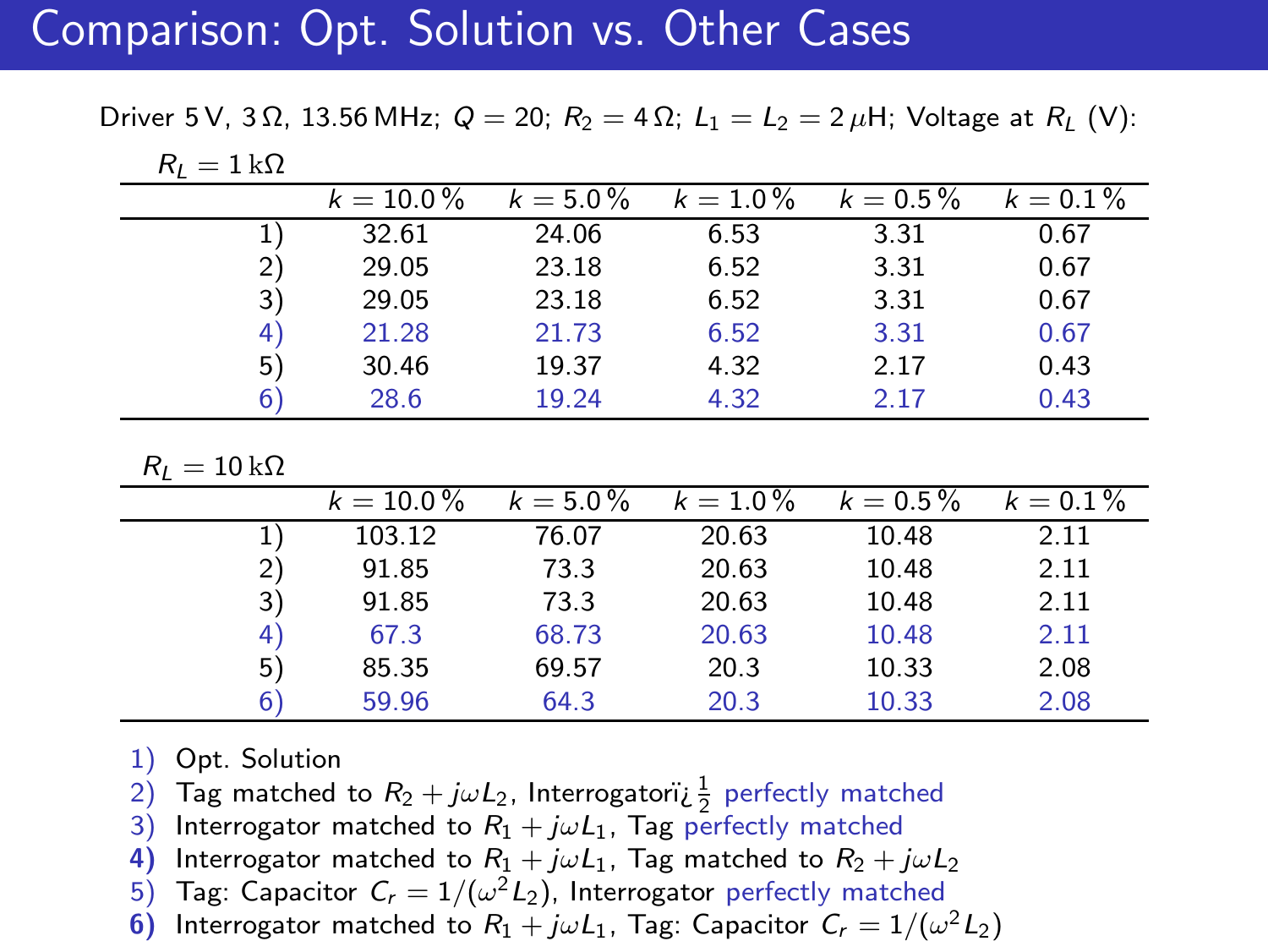$R = 110$ 

Negelcting the effect on the interrogator antenna yields the following equivalent circuit for the tag antenna



Comparison of this model with the previous results (given in parantheses):

<span id="page-13-0"></span>

|    | $\mathsf{u} = \mathsf{r} \mathsf{m}$ |                             |             |              |             |
|----|--------------------------------------|-----------------------------|-------------|--------------|-------------|
|    | $k = 10.0\%$                         | $k = 5.0\%$                 | $k = 1.0\%$ | $k = 0.5\%$  | $k = 0.1\%$ |
| 4) | 66.62 (21.28)                        | 33.31 (21.73)               | 6.66(6.52)  | 3.33(3.31)   | 0.67(0.67)  |
| 6) | 43.45(28.6)                          | 21.73 (19.24)               | 4.35(4.32)  | 2.17(2.17)   | 0.43(0.43)  |
|    |                                      |                             |             |              |             |
|    | $R_I = 10 \,\mathrm{k}\Omega$        |                             |             |              |             |
|    | $k = 10.0\%$                         | $k = 5.0\%$                 | $k = 1.0\%$ | $k = 0.5\%$  | $k = 0.1\%$ |
| 4) | 210.65(67.3)                         | $105.\overline{33}$ (68.73) | 21.1(20.63) | 10.53(10.48) | 2.11(2.11)  |
| 6) | 207.97 (59.96)                       | 103.99(64.3)                | 20.8(20.3)  | 10.4(10.33)  | 2.08(2.08)  |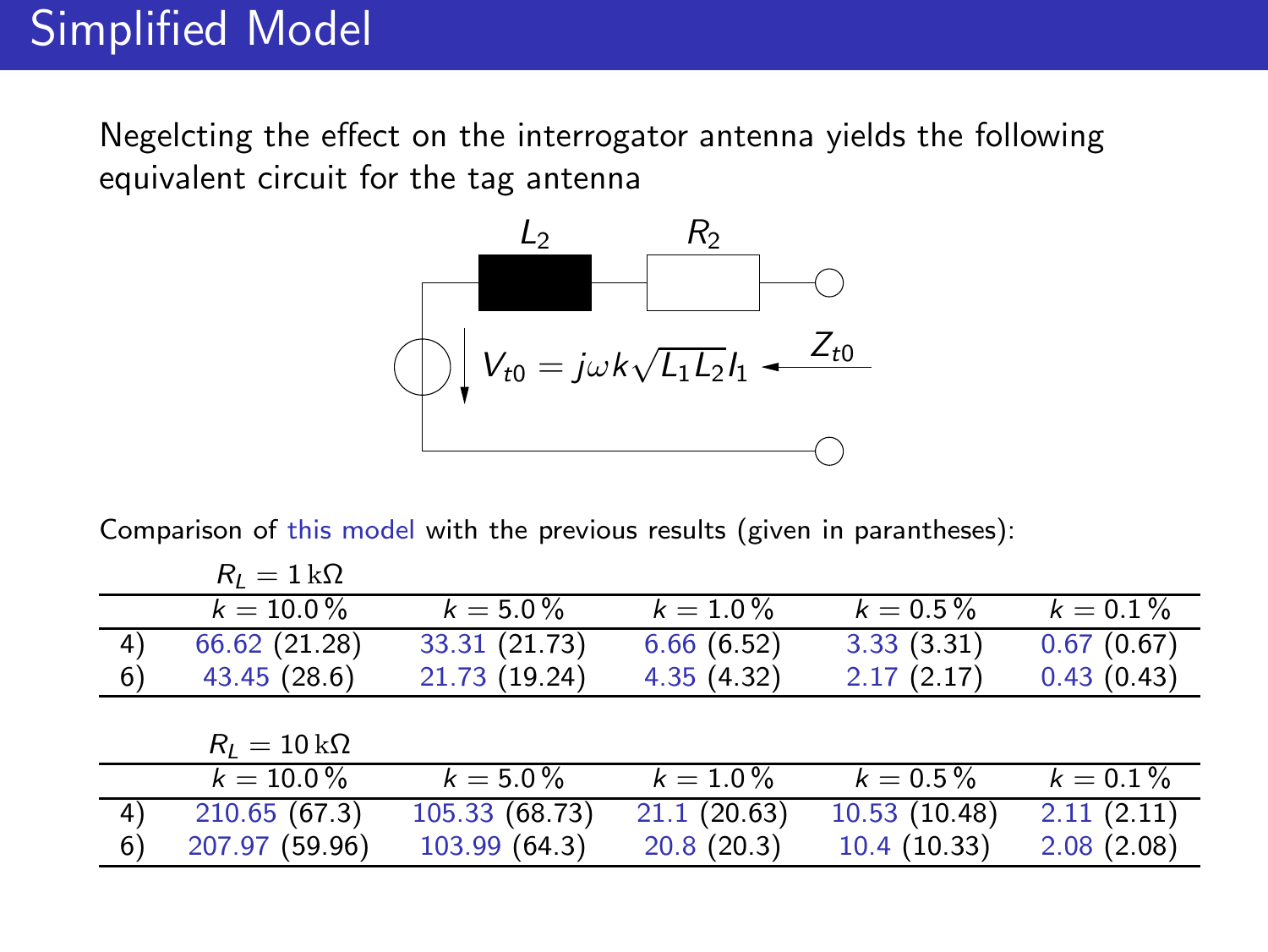## Mixed Model: System and Circuit Level

<span id="page-14-0"></span>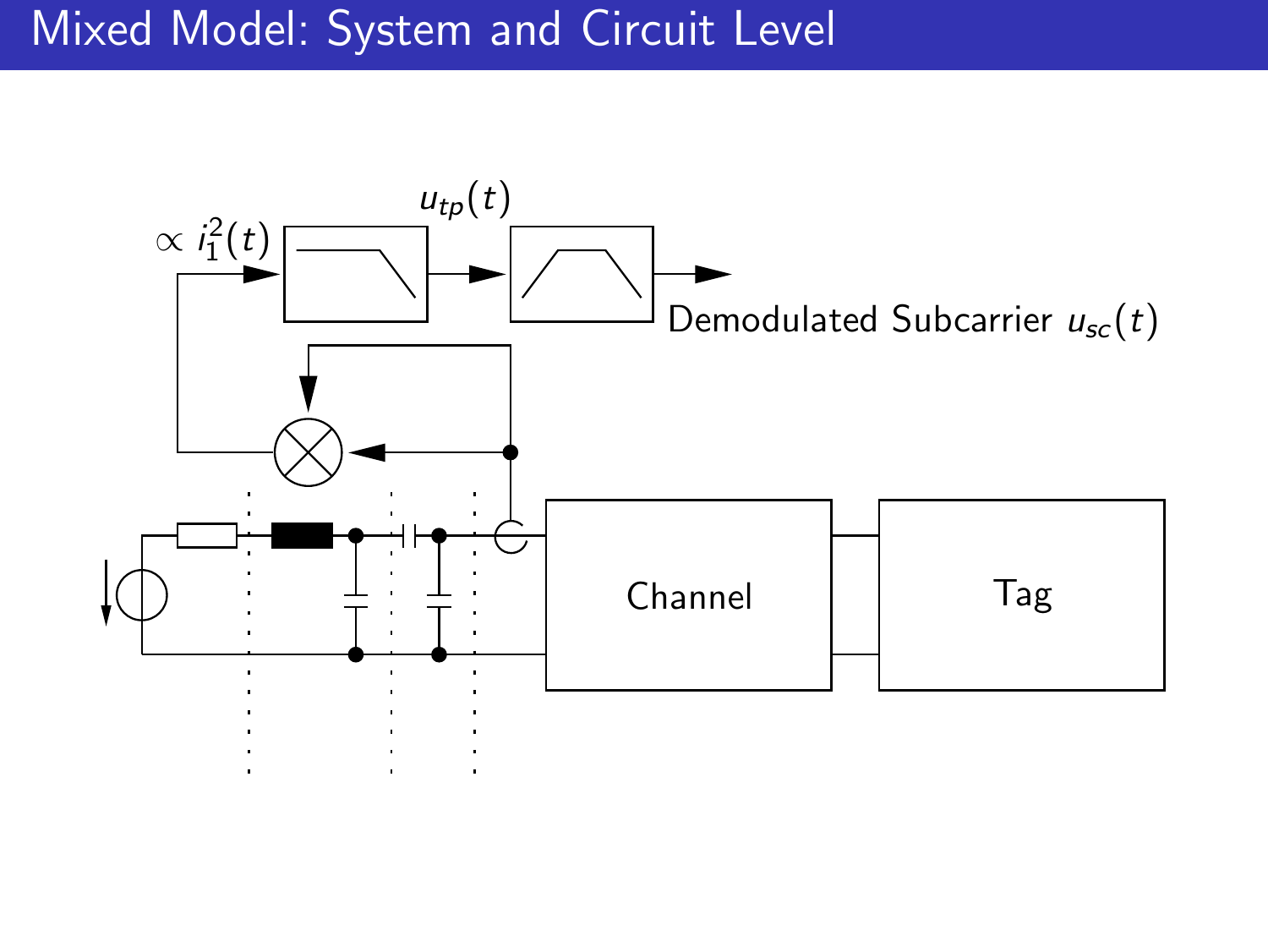# Voltage Suppy, Modulator and Clock Recovery

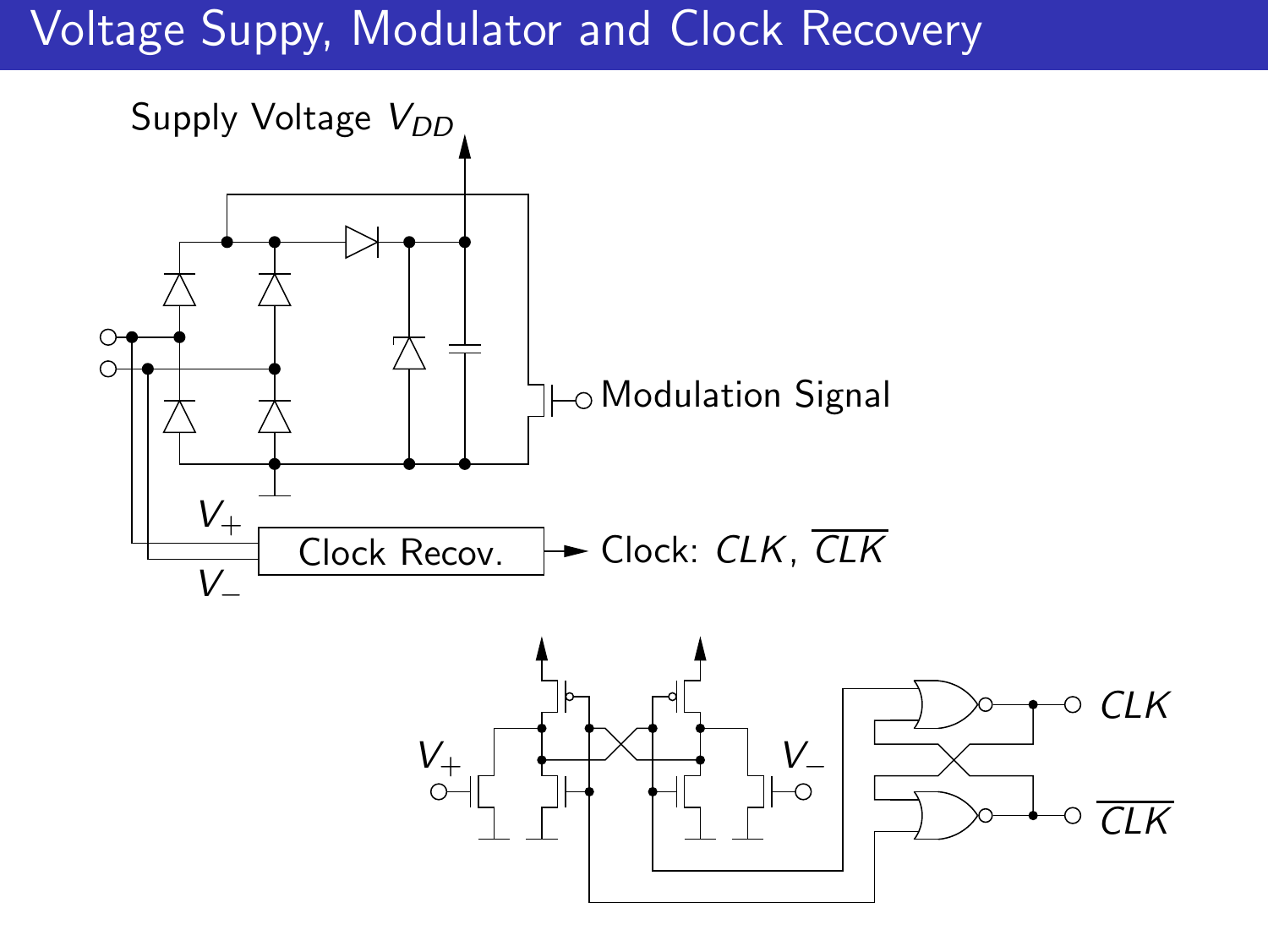# Simulation of Clock Recovery (within Complete System)

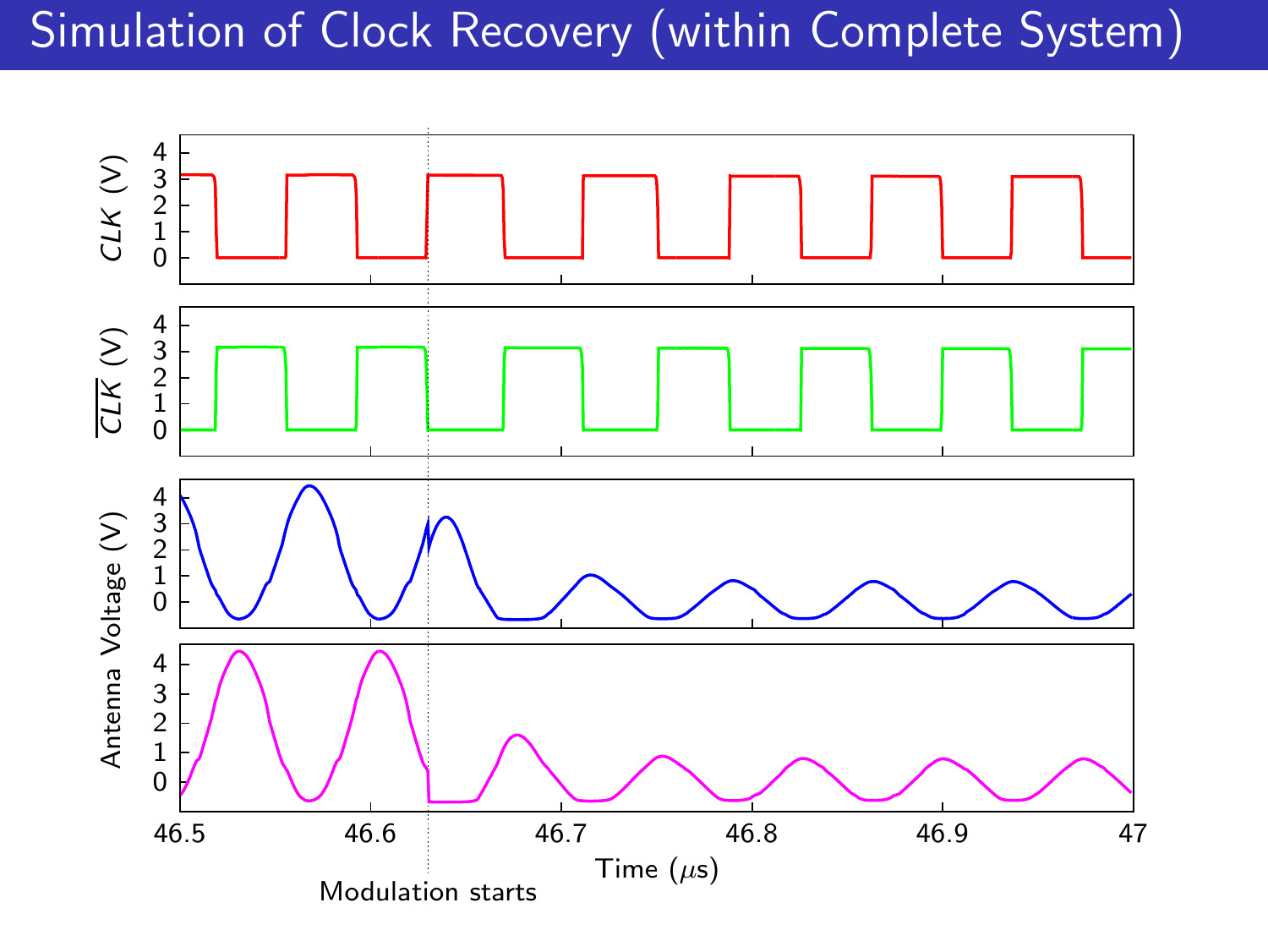## Code Generation for Simple Read-Only Tag

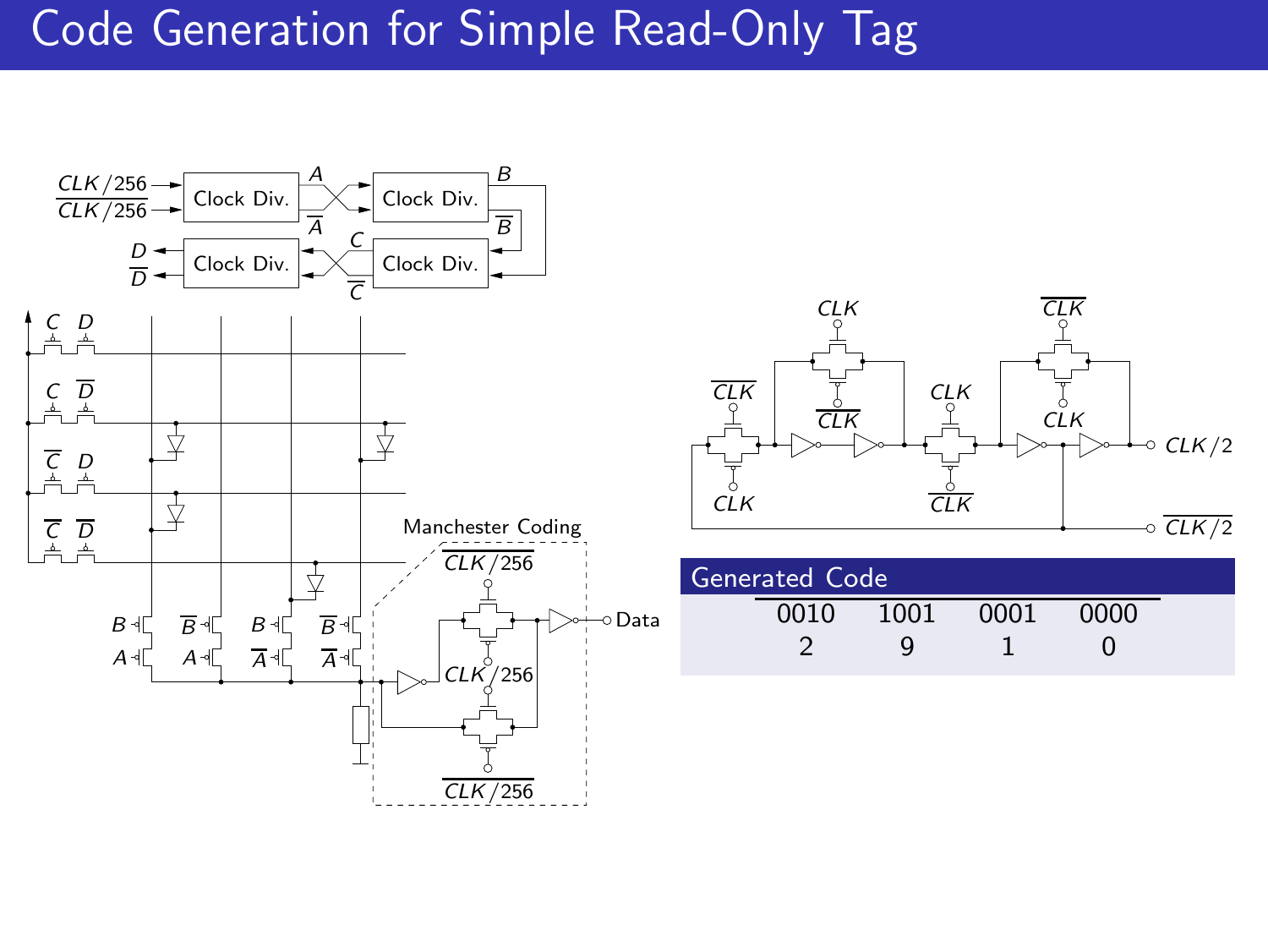## Simulation of the Model ( $k = 0.5\%$ )

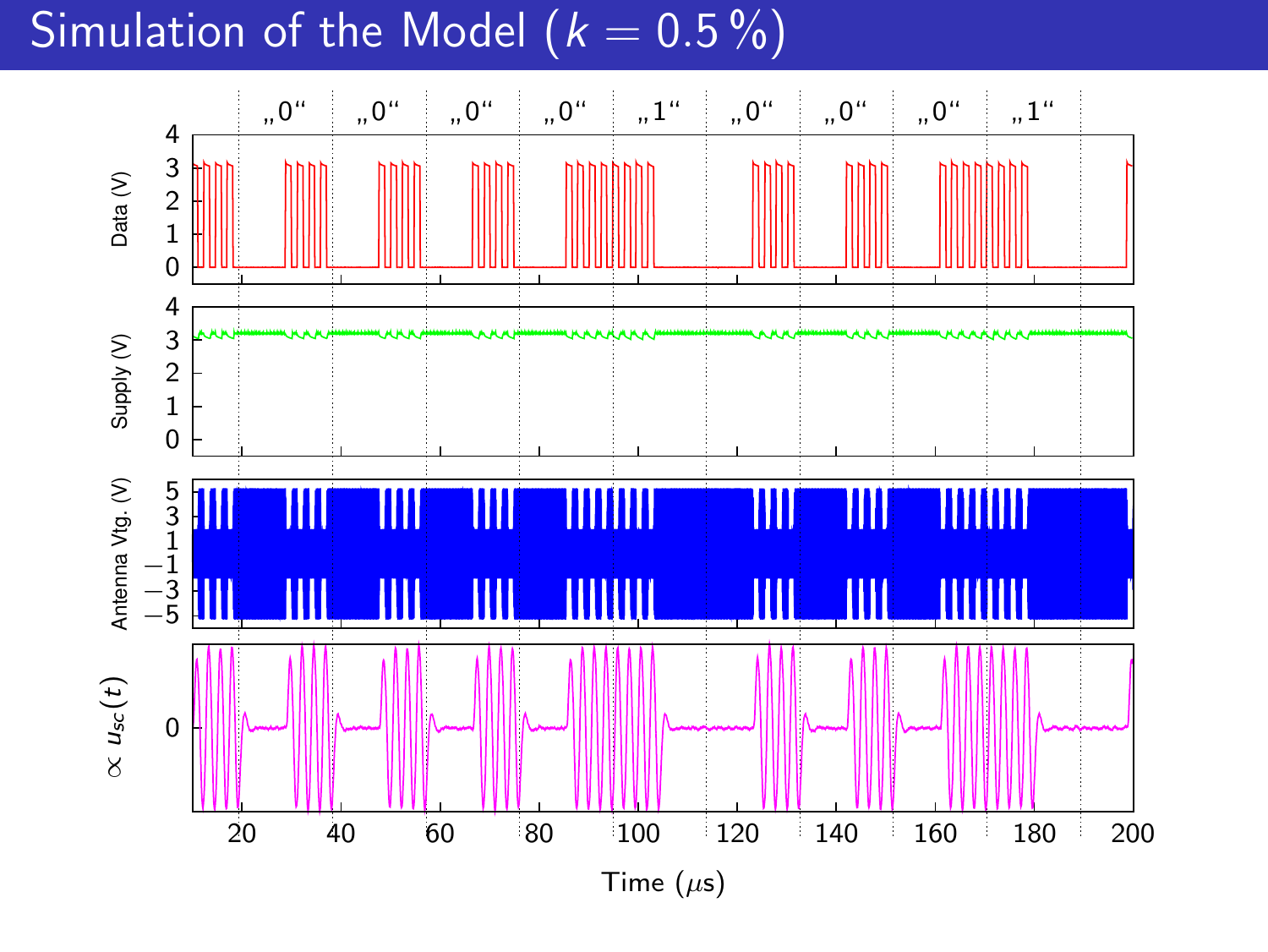## System Model of UHF-Tag



- Tag currently realised as behavioural model
- **Modelling performed almost completely in wave domain**
- <span id="page-19-0"></span>**Enables automatic extraction of system features** 
	- e.g. Bit Error Rate BER
	- Analysis performed within "real" environment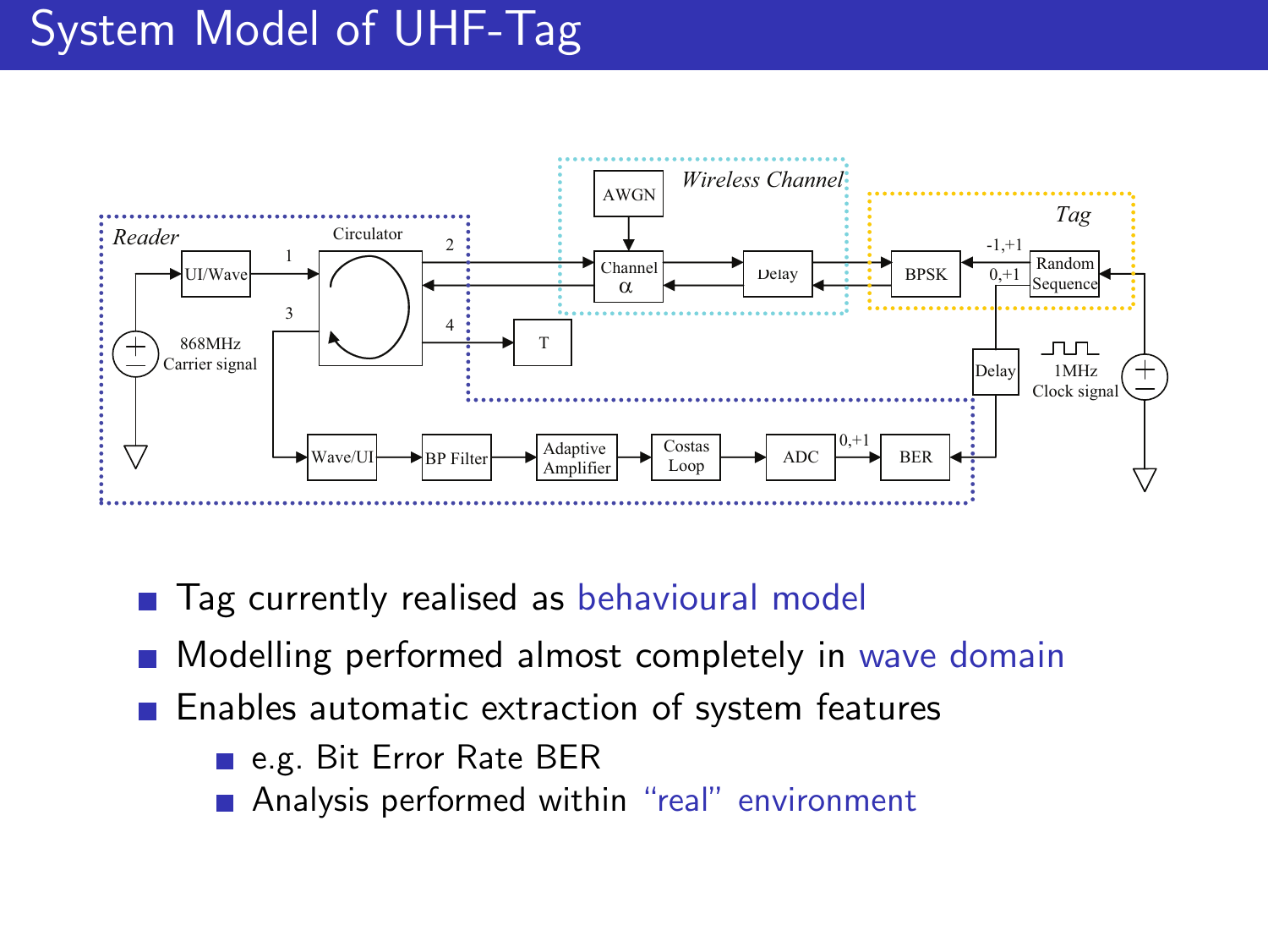## Simulation of the Model: Modulation

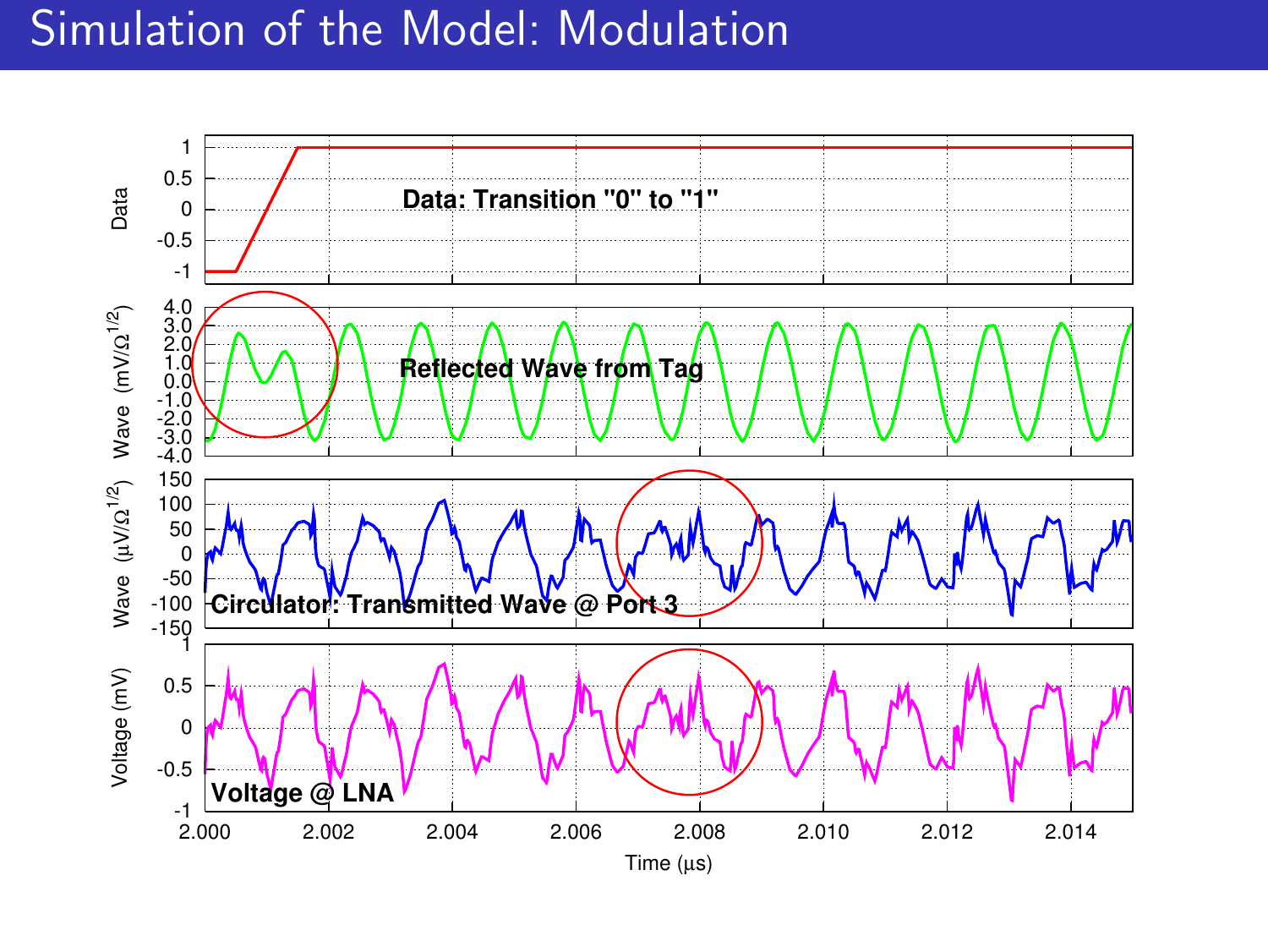## Simulation of the Model: Demodulation

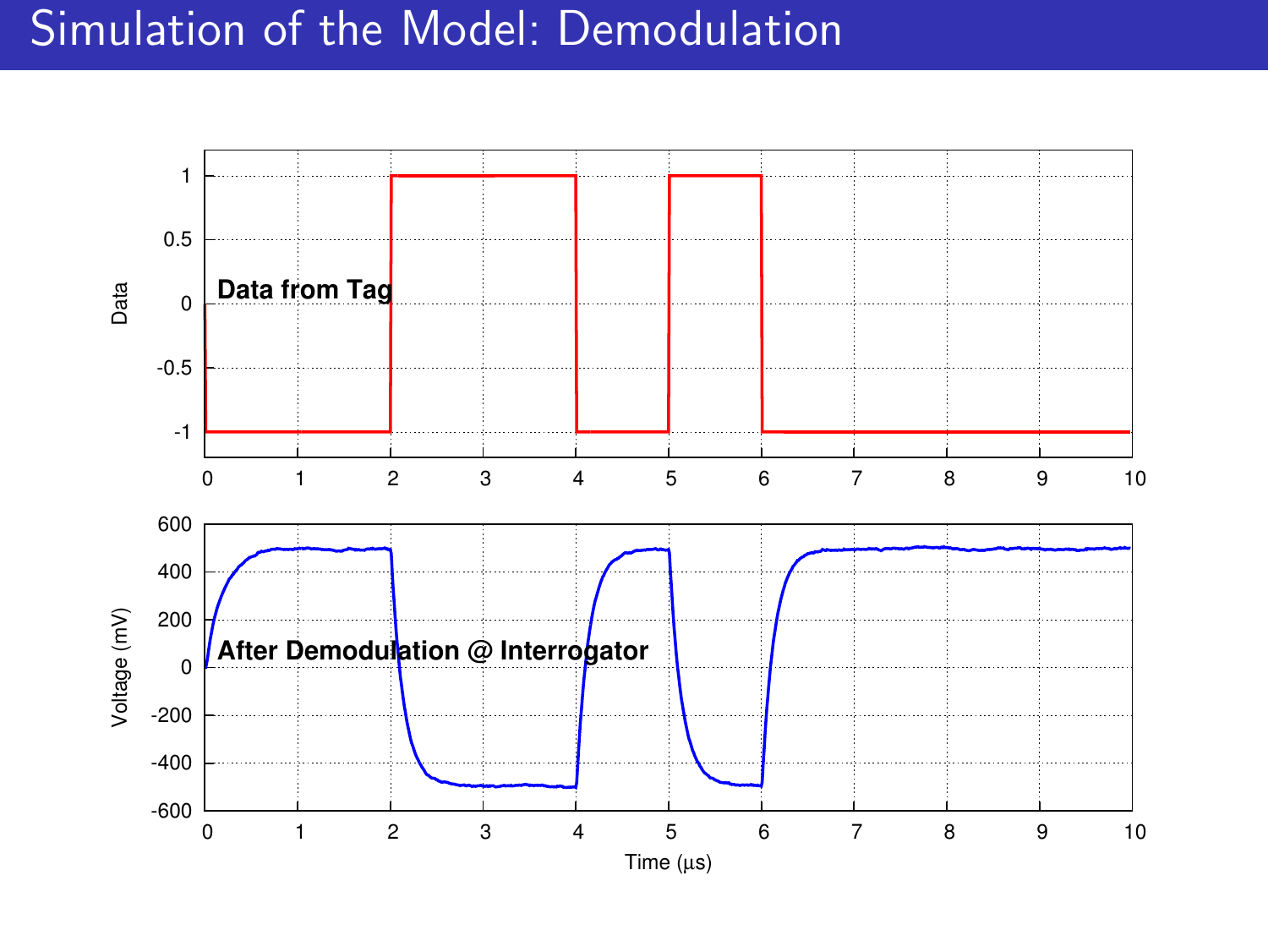## Summary

- Background: Simulation of RFID-Tags within complete system
- Theoretical analysis of HF-channel
	- **Maximum transferrable power**
	- Comparison of differnt designs
	- Neglecting the effect on the interrogator antenna yields a simplified model
- **Mixed modelling enables stepwise model refinement**
- Verilog-A is a good opportunity to use these models within conventional circuit simulators
- **Mixed system and circuit model of an HF system**
- Extension of Verilog-A by wave domain
- <span id="page-22-0"></span>System model of an UHF system